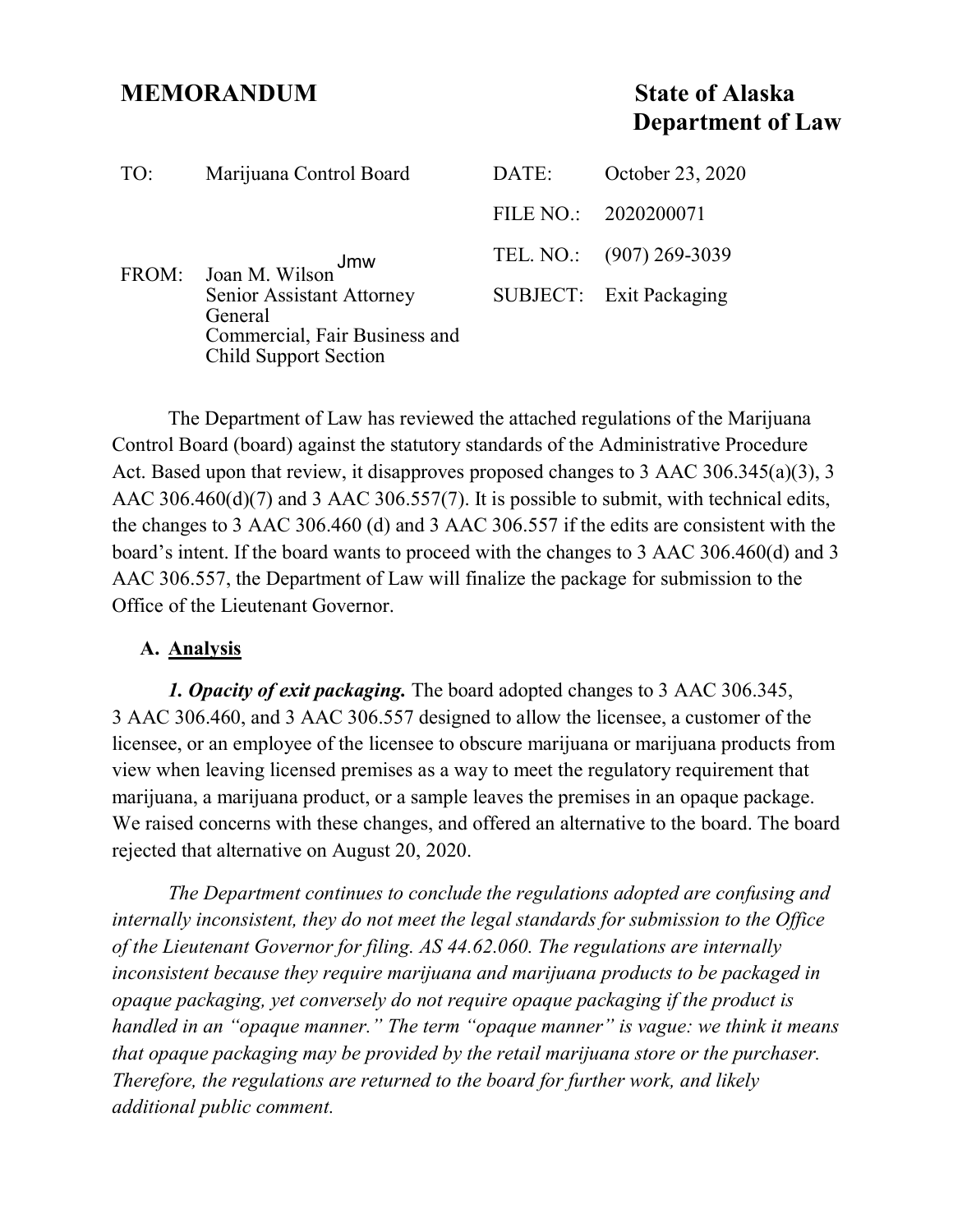The issue addressed—requirements for packaging—is within the scope of the board's authority. The problem with the regulations as written include:

a. Internal inconsistency. Each regulation requires that marijuana, marijuana products, or samples must leave the premises "packaged" in "opaque, resealable, child-resistant packaging." The proposed changes state that the opaqueness component "of the package may be achieved by the consumer [or employee] placing the marijuana or marijuana product [or sample] on the consumer's [or employee's] person in an opaque matter or in the consumer's [or employee's] personal opaque bag." Proposed changes to 3 AAC 306.345(a)(3), 3 AAC 306.460(d)(7), and 3 AAC 306.557(7). On its face, the regulation both requires opaque packaging and does not require opaque packaging. If the intent is that opaque packaging not be required of the licensee, if the customer or employee keeps the item opaque or obscured in another manner, then the board may want remove the requirement of opaque packaging and add a new paragraph requiring that when a purchaser leaves the retail section of a store, or an employee leaves the licensed premises, marijuana, marijuana products, or samples are in opaque packaging and that opaque packaging may be provided by the licensee or the customer or employee.

b. Vagueness. It's not clear what placing something on a person in an opaque manner means; it may mean that the product is removed from the store but in opaque packaging provided by the consumer.

 To proceed further, the Department of Law asks the board to consider its intent. Is it to make opaque packing optional, and only needed if the marijuana or marijuana product cannot be placed in a customer's or employee's opaque packaging or is it something else.

*2. Testing of samples.* These changes are within the scope of the board's authority, but appear incomplete. The proposed changes apply to 3 AAC 306.460 and 3 AAC 306.557, but not 3 AAC 306.455 and 3 AAC 306.550 even though the latter two regulations also address testing. Did the board consider if 3 AAC 306.455 and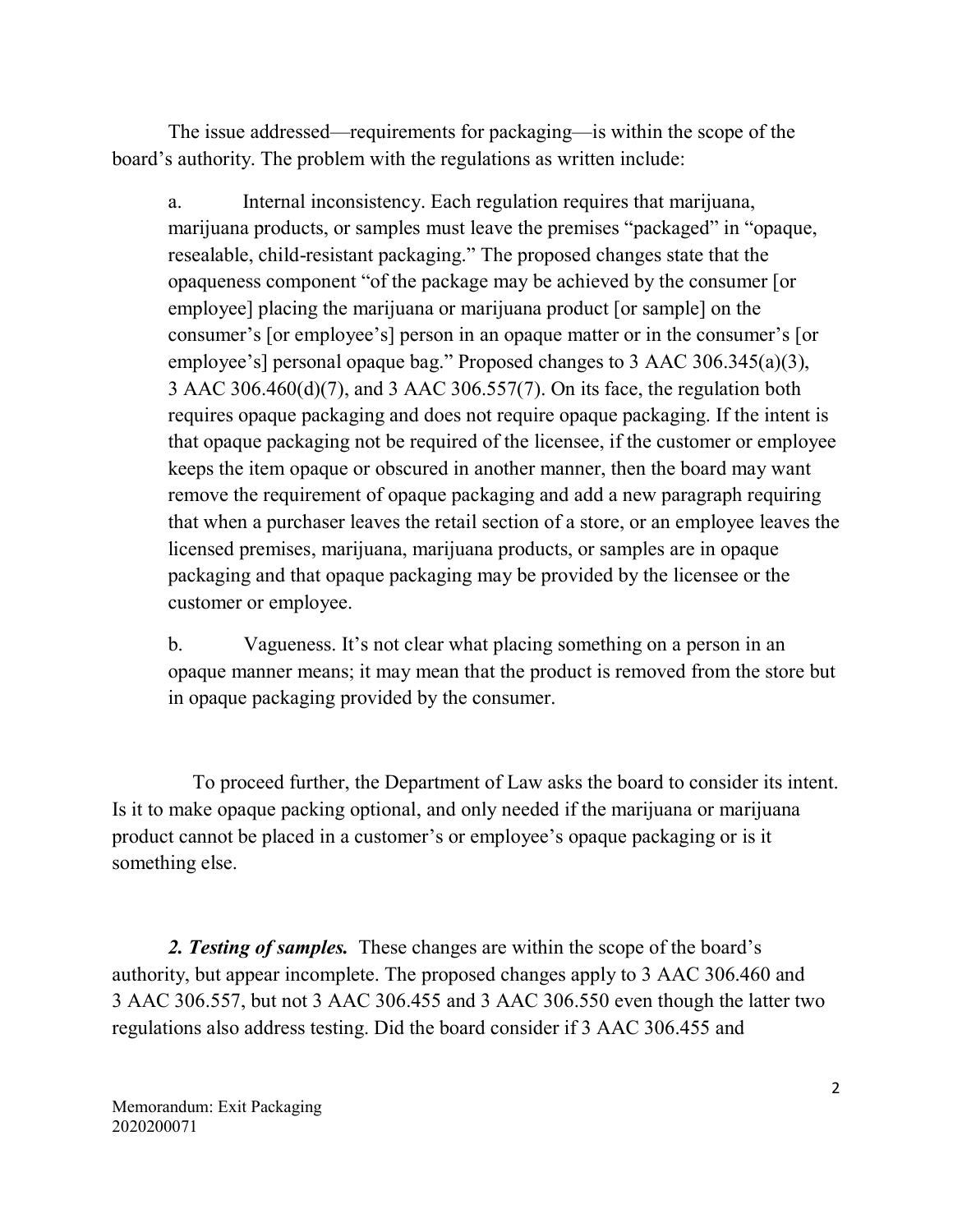3 AAC 306.550 should be changed to clearly establish testing before an employee is provided a sample?

 *With technical edits (attached), the changes to 3 AAC306.460 and 3 AAC 306.557, if consistent with the board's intent, could be submitted to the Office of the Lieutenant Governor by the Department of Law for filing. They will be effective 30*  days after filing. Our preference is that the board meet to assure the edits are consistent *with the board's intent, and to consider if 3 AAC 306.455 and 3 AAC 306.550 should also be amended.*

To achieve the board's intent and keep the regulations clear, it is not necessary to add new subsections to 3 AAC 306.460 and 3 AAC 306.557 What the board formatted as new 3 AAC 306.460(e) and 3 AAC 306.557(b) would fit better in current 3 AAC 306.460(d) and 3 AAC 306.557 and still would appear to meet the board's intent. The change to 3 AAC 306.460(d) could be accomplished by the following:

The introductory language of 3 AAC 306.460(d) is amended to read:

(d) A marijuana cultivation facility may provide a sample of marijuana **grown at** 

**that facility** to an employee of the facility, who is in possession of a valid marijuana

handler card for the purpose of quality control only if

...

3 AAC 306.460(d) is amended by adding a new paragraph to read:

(8) each sample is tested as required under 3 AAC 306.455 and

3 AAC 306.645 before being provided to an employee under this subsection.

Similarly, the board's changes to 3 AAC 306.557 would appear to be met more clearly if 3 AAC 306.557 was amended as follows.

The introductory language of 3 AAC 306 557 is amended to read: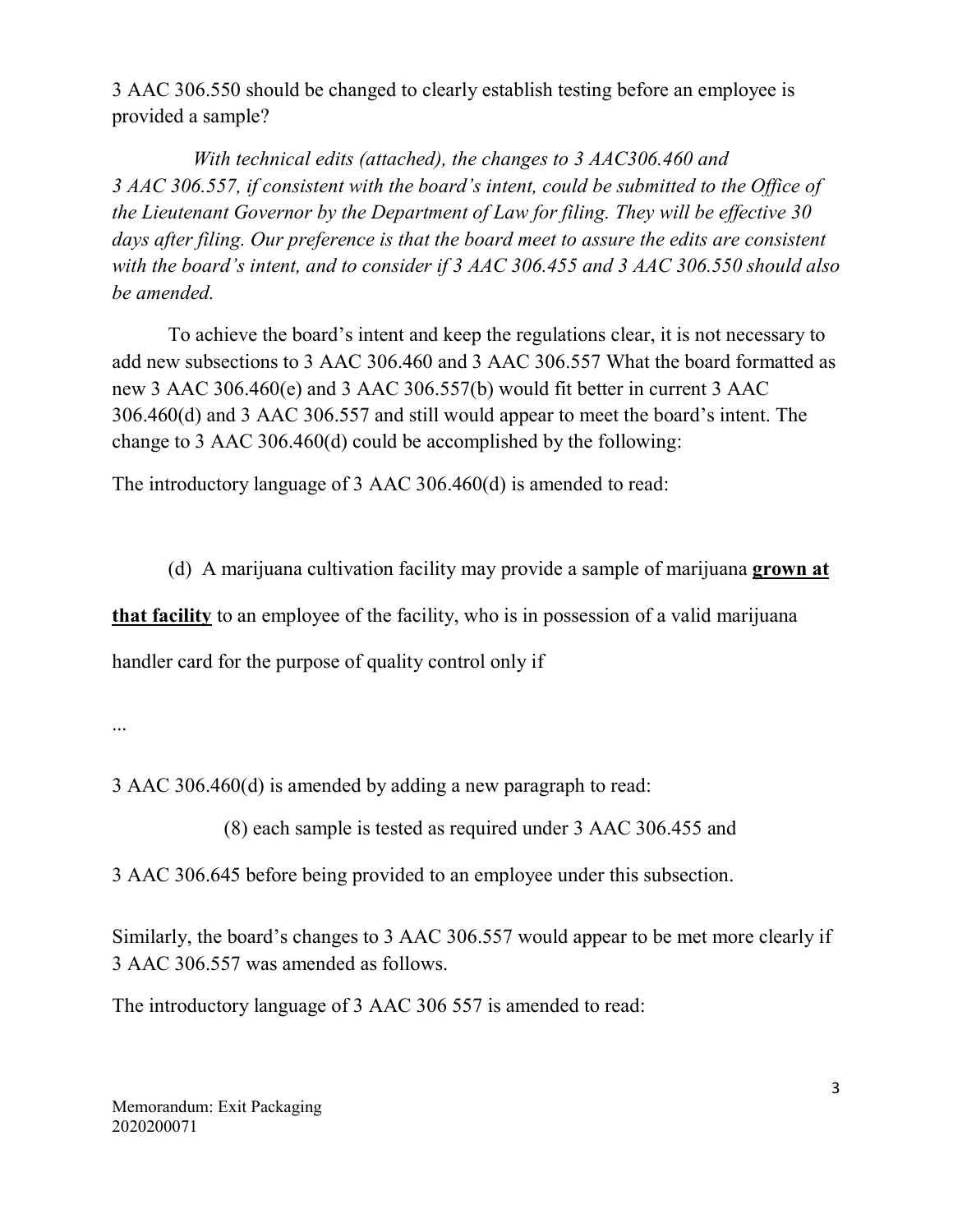**3 AAC 306.557. Quality control sampling.** A marijuana product manufacturing

facility may provide a sample of marijuana concentrate or other marijuana product

**produced by that facility** to an employee of the facility, who is in possession of a valid

marijuana handler card for the purpose of quality control only if

…

3 AAC 306.557 is amended by adding a new paragraph to read:

(8) each sample is tested as required under 3 AAC 306.550 and

3 AAC 306.645 before being provided to an employee under this section.

Please review these suggestions, and confirm if they meet the board's intent.

### **B. Conclusion**

Attached is a hand-edited version of how the changes would look if the board wants to go forward with the changes to 3 AAC 306.460(d) and 3 AAC 306.557 while it considers if future changes are needed to 3 AAC 306.455(a) (to add "or provide an employee a sample of") and 3 AAC 306.550(a) (to add "or provide an employee a sample of"). The edit in the attached, although seemingly extensive, are technical only and intended to express the board's intent, as set out in the January 30, 2020 notice of proposed regulation changes, to require quality control of samples to be tested and to clarify that the quality control sample may only be provided to an employee of the cultivator who grew the marijuana or an employee of the manufacturer who made the marijuana product.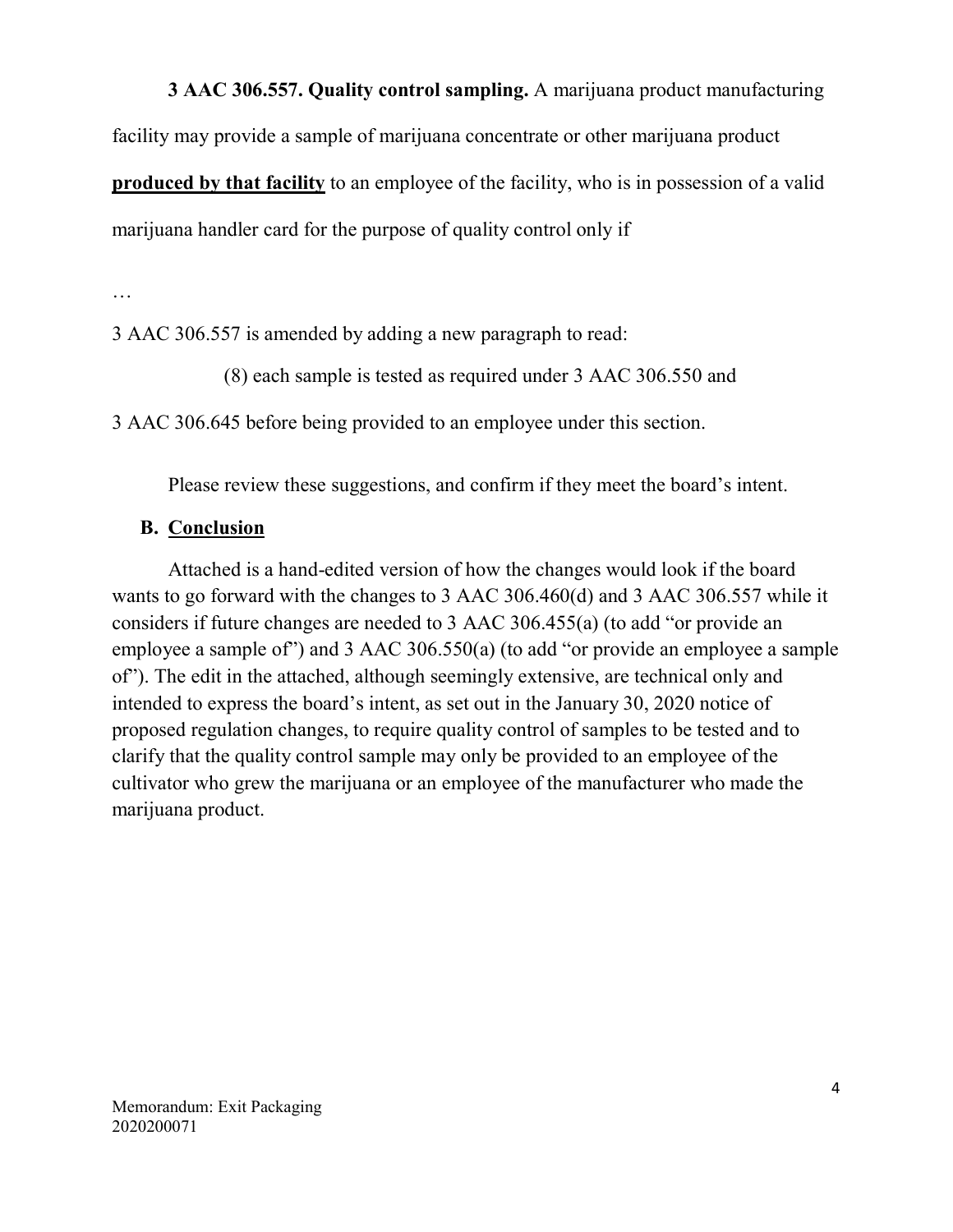Register . 20

 $2020200671$ 

(Words in boldface and underlined indicate language being added; words [C] AND BRACKETED] indicate language being deleted.)

## 3 AAC-306.345(a)(3) is amended to read:

|                                                                                                  |              |             | (3) marijuana or a marijuana product sold is packaged in opaque, resealable-                      |                                      |  |  |  |
|--------------------------------------------------------------------------------------------------|--------------|-------------|---------------------------------------------------------------------------------------------------|--------------------------------------|--|--|--|
| child-resistant packaging when the purchaser leaves the retail section of the licensed premises; |              |             |                                                                                                   |                                      |  |  |  |
| the packaging must be designed or constructed to be significantly difficult for children under   |              |             |                                                                                                   |                                      |  |  |  |
|                                                                                                  |              |             | five years of age to open, but not normally difficult for adults to use properly. For the purpose |                                      |  |  |  |
| of this paragraph, the opperiess component of the packaging may be achieved by the               |              |             |                                                                                                   |                                      |  |  |  |
| consumer placing the marijuana or marijuana product on the consumer's person in an               |              |             |                                                                                                   |                                      |  |  |  |
| opaque manner or in the consumer's personal opaque bag.                                          |              |             |                                                                                                   |                                      |  |  |  |
| (Ett. 2/21/2016. Register 217: am 11/8/2018. Register 228: am ________________. Register         |              |             |                                                                                                   |                                      |  |  |  |
|                                                                                                  |              |             |                                                                                                   | $CC(-$ Publishri<br>3 AAC 306.345 is |  |  |  |
| Authority:                                                                                       | AS 17,38,010 | AS17.38.150 | AS 17 38.200                                                                                      | Unchanging 4d.)                      |  |  |  |
|                                                                                                  | AS 1738,070  | AS 1738 190 | AS 17.38.900                                                                                      |                                      |  |  |  |
|                                                                                                  | 451738121    |             |                                                                                                   |                                      |  |  |  |

 $3 \text{ AAC } 306.460(d)(7)$  is amended to read:

(7) samples that leave the licensed premises are packaged in opaque. resealable, child-resistant packaging and clearly marked or labeled "For Quality Control" and the packaging is designed or constructed to be significantly difficult for children under five years of age to open, but not normally difficult for adults to use properly. For the purpose of this subjection, the opaqueness component of the packaging may be achieved by the emplovee placing the sample on the employee's person in an opaque manner or in the employee's personal opaque bag. ((1 gublisher: 3 AAC 306.460 is unchanged except that the closing period period changes to 1 a connector and the a and connector moves From 3 AAC 306.460Cd) (6) to reflect the addition of new (d)(B). !!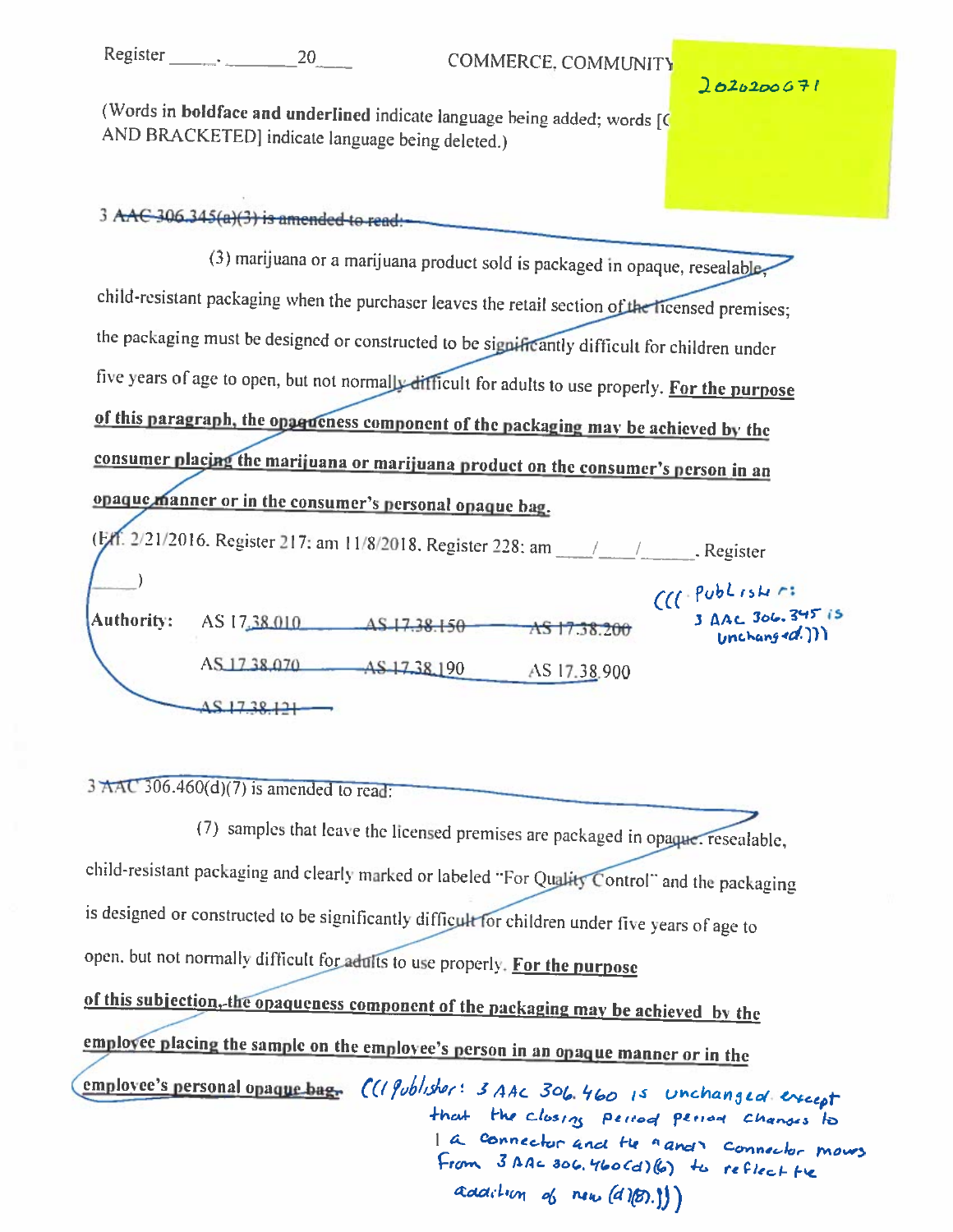|              | $Register$ 20                              |                                                                                                                 | COMMERCE, COMMUNITY, AND EC. DEV.                                                                                                                                                                                                                                 |                                                                          |
|--------------|--------------------------------------------|-----------------------------------------------------------------------------------------------------------------|-------------------------------------------------------------------------------------------------------------------------------------------------------------------------------------------------------------------------------------------------------------------|--------------------------------------------------------------------------|
|              | (၁)<br>distributing it to an employee; and | 3 AAC 306.460 is amended by adding a new subjection to read:<br>(e) A sample provided under (d) of this section | (d) A marisuana sultivation facility may provide a sample of maryonna grown at<br>that facility to an employee of the Cacclity, who is in possession of a valid marijuana<br>handler card only ib<br>3 AAC 306.460 (2) amended by adding a new paragraph to read: | (8) Each sample is tested under 3 Abc 306. 455 and 3 Abc 306, 647 before |
| $Register$ ) |                                            |                                                                                                                 |                                                                                                                                                                                                                                                                   | to an                                                                    |
|              | <b>Authority: AS 17.38.010</b>             | AS 17.38.150                                                                                                    | AS 17.38.200                                                                                                                                                                                                                                                      | employee under<br>this subsection.                                       |
|              | AS 17.38.070                               | AS 17.38.190                                                                                                    | AS 17.38.900                                                                                                                                                                                                                                                      |                                                                          |
|              | AS 17.38.121                               |                                                                                                                 |                                                                                                                                                                                                                                                                   |                                                                          |
|              | 3 AAC 306.557(7) is amended to read:       |                                                                                                                 |                                                                                                                                                                                                                                                                   |                                                                          |
|              |                                            |                                                                                                                 | (7) samples that leave the licensed premises are packaged in opaque, resealable,                                                                                                                                                                                  |                                                                          |
|              |                                            |                                                                                                                 | child-resistant packaging and clearly marked or labeled "For Quality Control" and the packaging                                                                                                                                                                   |                                                                          |
|              | is docinent or construct $1 + 1 - 2 - 1$   |                                                                                                                 |                                                                                                                                                                                                                                                                   |                                                                          |

is designed or constructed to be significantly difficult for children under five years of age to

open, but not normally difficult for adults to use properly. For the purpose

of this subjection, the opaqueness component of the packaging may be achieved by the

<u>emplovee placing the sample on the emplovee's person in an opaque manner or in the </u>

employee's personal opaque bag. (11 Publisher: 3 AAC 306.460 is unchanged except that the closing period af the end of (T) changes to a The introductory lansuage of Sempledon, and the "and" connector moves from 3 AAC 306.557 is amended by adding a new subjection to read: Λ 3 AAL 306.460(6) to reflect the addition of New (8)." (b) A sample provided under (a) of this section

(1) must pass all applicable laboratory tests required under this chapter before

being distributed to an employee; and

(2) may be distributed only to an employee of the facility that manufactured the 3 AAC 306. 557. Quality control sampling. A marijuana product manufacturing Facility may provide a sample of 2 marijuana concentrate or other marijuana product <u>Manufactured by that Eacility</u> to an employee of the Cacility, who is in possosoron of a valid marijuone handler card for the parpose of quality Control only if ...